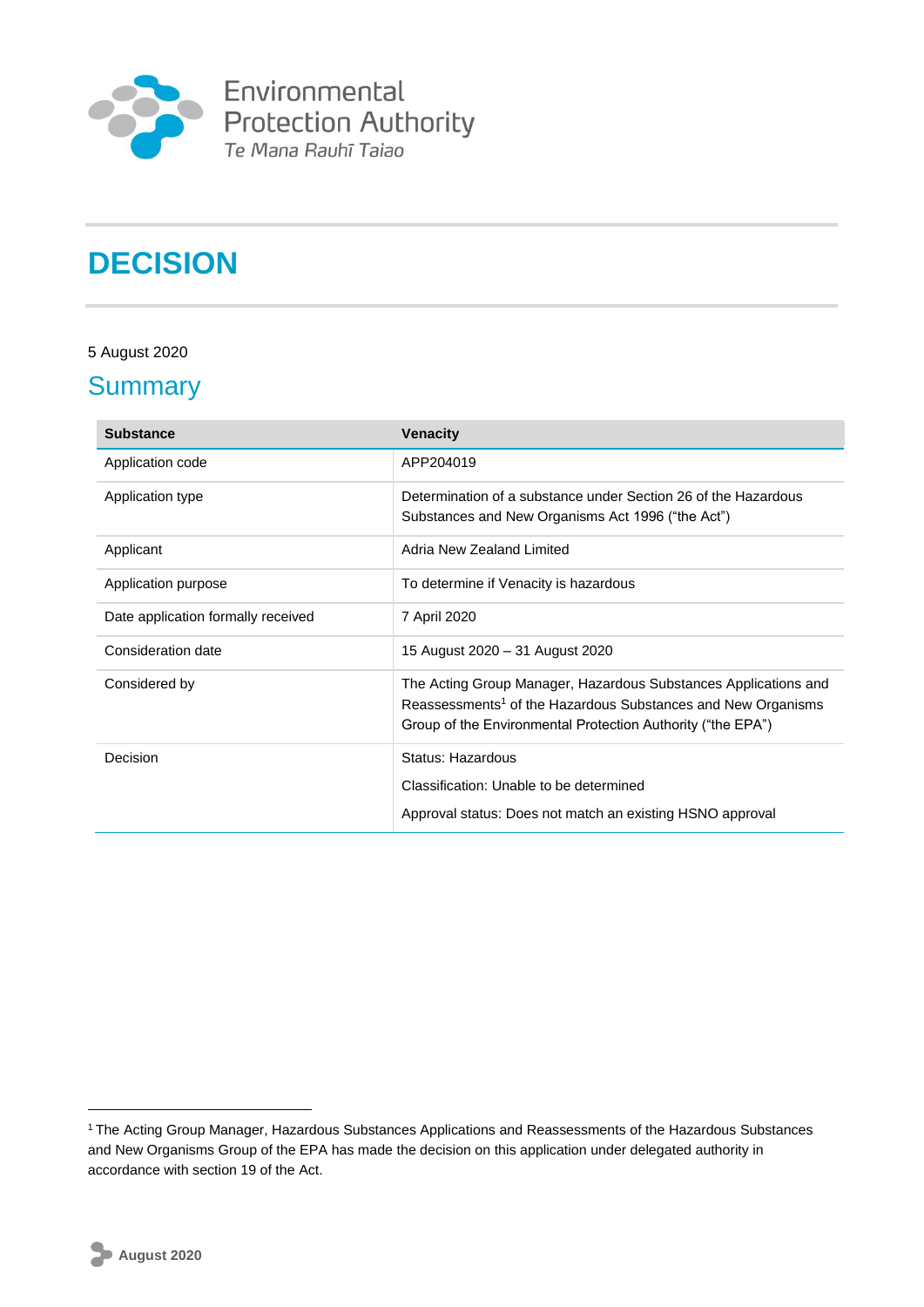**2**

### 1. Process and notification

#### **Application receipt**

1.1. The application was formally received on 7 April 2020 pursuant to section 26 of the Act.

#### **Legislative criteria**

- 1.2. Pursuant to section 26(3) of the Act, the EPA may determine one or more of the following:
	- (a) whether or not Venacity is a hazardous substance:
	- (b) the classification of the substance (if hazardous):
	- (c) the approvals that apply or are required to be obtained.
- 1.3. In considering this application for Venacity under section 26, the relevant sections of the Act were followed. This included consideration of the matters set out in Part 2 of the Act. In accordance with section 7, the EPA took into account the need for caution in managing adverse effects where there is scientific and technical uncertainty about those effects. No other matters in Part 2 of the Act were considered material to the assessment required under section 26, in this instance.

#### **Information available for consideration**

- 1.4. The EPA is required to have regard to information held by government departments and Crown entities. The Department of Conservation and the Ministry for Primary Industries (ACVM group) were identified as the only government organisations that could reasonably be expected to hold information relevant to the applications. These organisations were advised of the application on 15 April 2020 and requested to provide any relevant information. No information was provided by these organisations.
- 1.5. The EPA is also required to have regard to any information provided by the applicant, and information held by the EPA. After receiving the application, the EPA decided that it did not yet have sufficient information relating to all of the matters material to the decision under section 26(3). As such, on 6 May 2020, the EPA requested further information from the applicant under section 52 of the Act. On 26 May 2020 the applicant provided some of the requested information; this information was assessed as part of the application.
- 1.6. Therefore, the information available for consideration therefore comprised:
	- the application form
	- the confidential appendix to the application
	- information held by the EPA
	- additional information submitted by the applicant on 26 May 2020 in response to a request under section 52 of the Act by the EPA.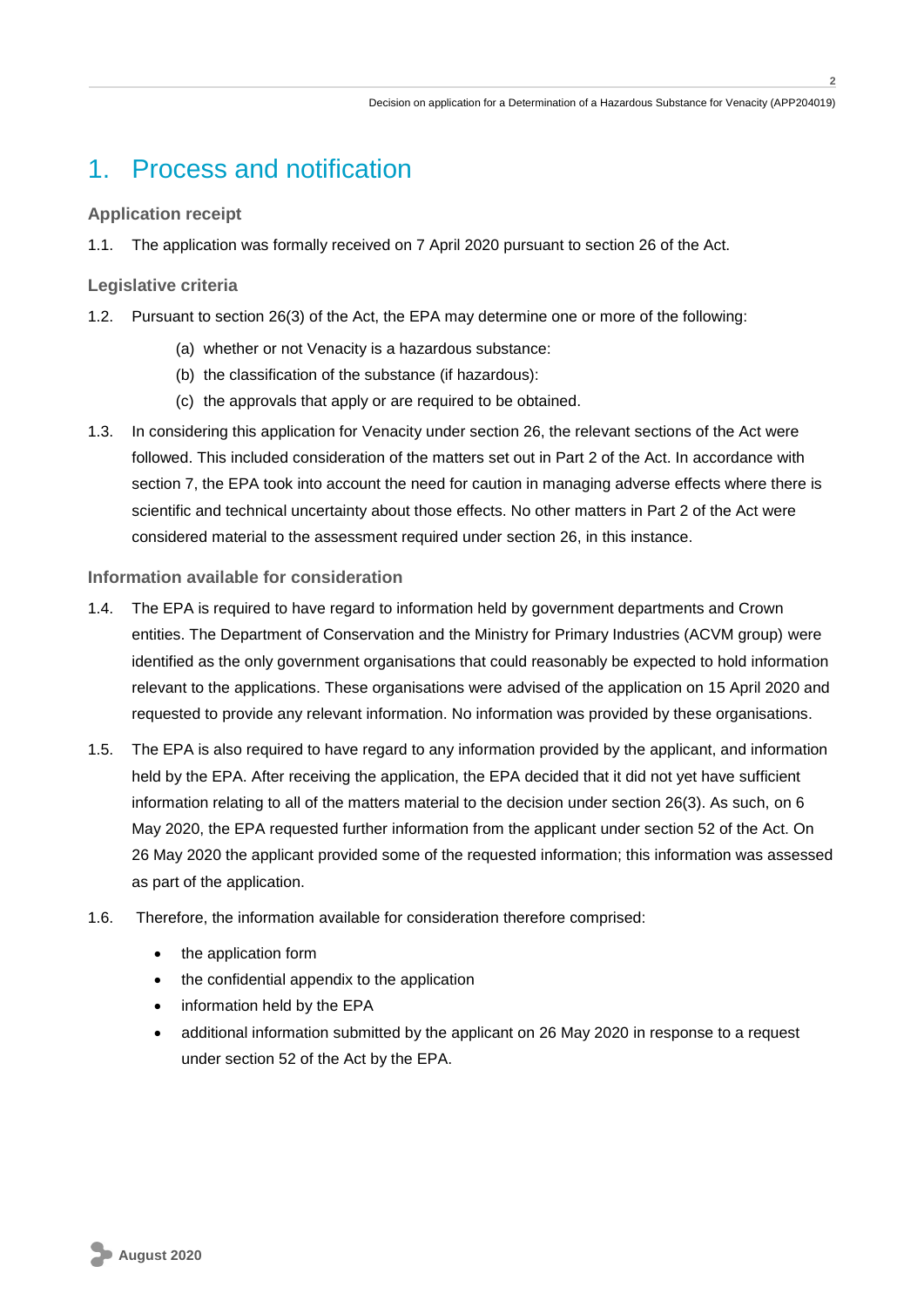**3**

## 2. Determination of Venacity

#### **Whether the substance is hazardous**

2.1. It has been determined that the intrinsic properties of Venacity are such that one or more of the thresholds specified in the Hazardous Substance (Minimum Degrees of Hazard) Notice 2017 have been exceeded. Therefore, Venacity is determined to be hazardous for the purposes of the Act.

**Hazard classification**

- 2.2. There is insufficient information available to determine the full hazard classification of Venacity.
- 2.3. For information purposes only, the classifications that have been identified are shown in Table 1. This does not constitute a determination of the substance's hazard classification, which cannot be determined based on the information available.

Table 1 Identified hazard classifications of Venacity

| <b>Hazard property</b>   | <b>EPA classification</b> |
|--------------------------|---------------------------|
| Aquatic ecotoxicity      | 9.1A                      |
| Invertebrate ecotoxicity | 9.4C                      |

2.4. The hazard classes and subclasses for which insufficient data are available to the EPA to classify the substance are shown in Table 2.

Table 2: Hazard classes and subclasses for which insufficient information is available to classify Venacity

| <b>Hazard property</b>                                | <b>EPA classification</b> |
|-------------------------------------------------------|---------------------------|
| Flammability / combustibility (Class 3)               | ND.                       |
| Oxidiser (Class 5)                                    | ND.                       |
| Metal corrosivity (Subclass 8.1)                      | <b>ND</b>                 |
| Respiratory sensitisation (Subclass 6.5A)             | ND.                       |
| Mutagenicity (Subclass 6.6)                           | <b>ND</b>                 |
| Carcinogenicity (Subclass 6.7)                        | ND.                       |
| Reproductive/ developmental toxicity (Subclasses 6.8) | ND.                       |
| Target organ systemic toxicity (Subclass 6.9)         | ND.                       |
| Soil ecotoxicity (Subclass 9.2)                       | ND.                       |
| Vertebrate ecotoxicity (Subclass 9.3)                 | <b>ND</b>                 |

ND: Not determined. Data were unavailable for one or more components.

2.5. The EPA would need further information relating to the hazard properties listed in Table 2 in order to issue a determination of the classification of Venacity under section 26(3)(b).